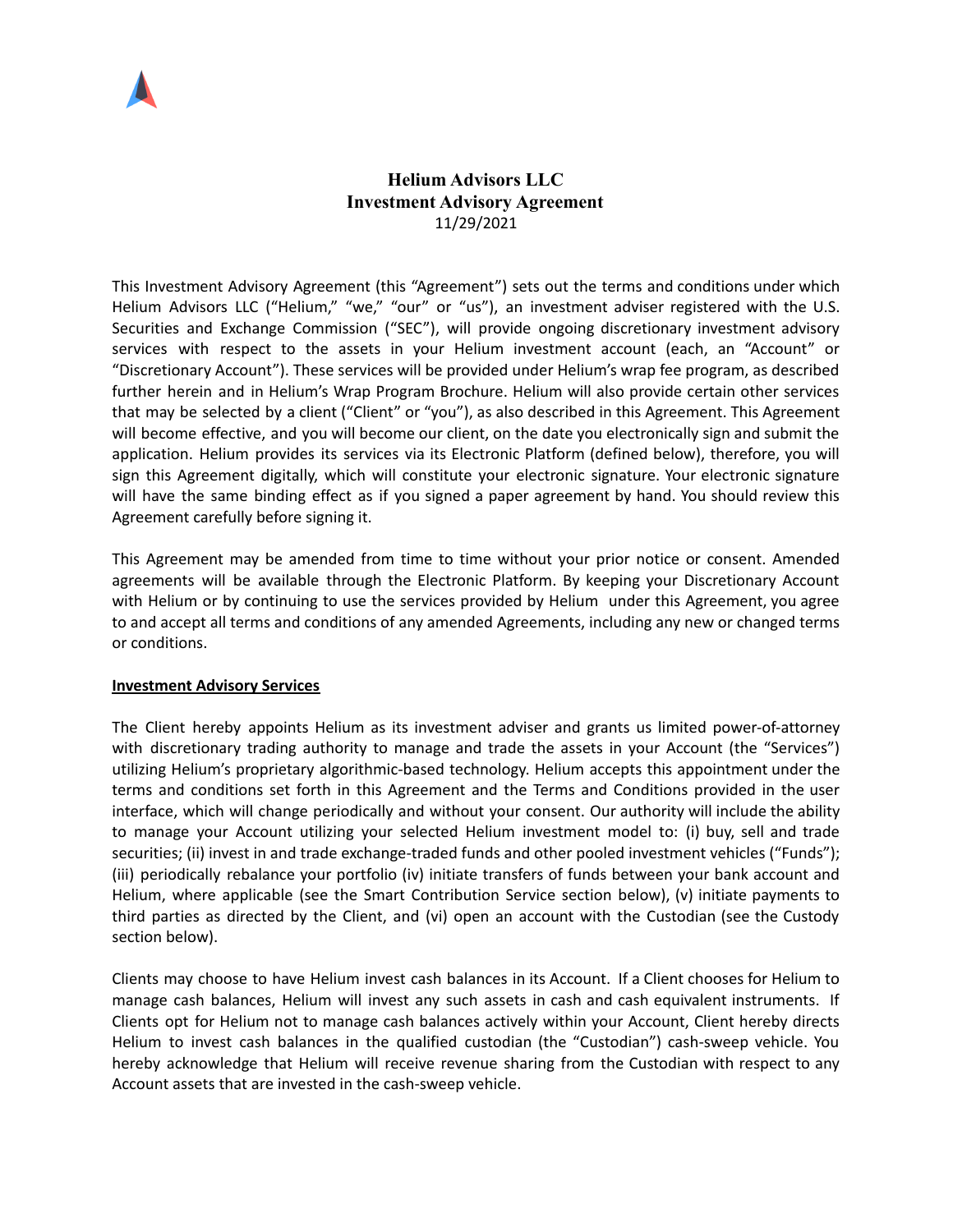

You acknowledge that: (i) Helium will deliver the Services exclusively through an online platform and/or mobile application (collectively, including any updates and replacement or supplement to them, the "Electronic Platform"); (ii) Helium will not provide Services in person, over the phone, or through any other medium, other than through the Electronic Platform; and (iii) with respect to Discretionary Accounts we have authority to effect trades without your prior consultation or approval. You also acknowledge that certain Services will be provided by Helium's affiliates. You may contact Helium by email at support@atomicvest.com during its business hours regarding technical questions about the Electronic Platform or Helium's Services.

As part of the Account-opening process, you will be required to complete a questionnaire (the "Questionnaire") that will provide us with certain information regarding your financial situation, including but not limited to information regarding your financial situation, goals, objectives and risk tolerance. Helium's algorithmic-based technology will analyze your responses to the Questionnaire to recommend a Helium model portfolio, which will include a portfolio of equities, bonds and/or Funds based on your target risk profile, your financial objectives and other information.

You have the option to override Helium's portfolio recommendation and choose a different model portfolio offered by Helium. In addition, at any time, you may also choose between the model portfolios recommended by Helium or you may customize the recommended portfolio by increasing or decreasing the target allocation of a security. Clients can also choose from a list of securities and request specific allocations to each. These actions may initiate an adjustment in the client's holdings. Any such action will take place at Helium's discretion.

You may update your risk profile and financial objectives at any time by updating the responses to the Questionnaire. At a minimum, you will be prompted to review and/or update the responses to the Questionnaire on an annual basis. Your assets are used to purchase the securities to align your Account to the corresponding target asset allocation within the recommended model portfolio or your selected model portfolio. You understand that the model portfolio recommendation is based on your responses to the Questionnaire and algorithmic analysis of any cash flows in linked bank accounts, where applicable. It is your responsibility to update your information in the Questionnaire if your situation changes. You are solely responsible for evaluating the merits and risks associated with any investments and the recommendations made by Helium.

You acknowledge that Helium does *not provide:* (i) comprehensive financial planning services, and its Services are not a complete investment program as they do not take all of a Client's financial and other considerations into account when recommending a model portfolio; rather Helium's recommendations are limited based on the information provided by the Client through the Questionnaire; (ii) tax, accounting or legal advice; or (iii) custody of your Account assets. You are encouraged to consider additional asset classes, strategies and investments to supplement the investments maintained in your Account and to consult with your tax advisor regarding any tax consequences related to your Account.

#### **Account Requirements**

There is currently no minimum investment amount required to open an Account, however Helium reserves the right to require a minimum investment amount to open an account. The Client retains sole ownership of the Account. You may make additions to and withdrawals from your Account at any time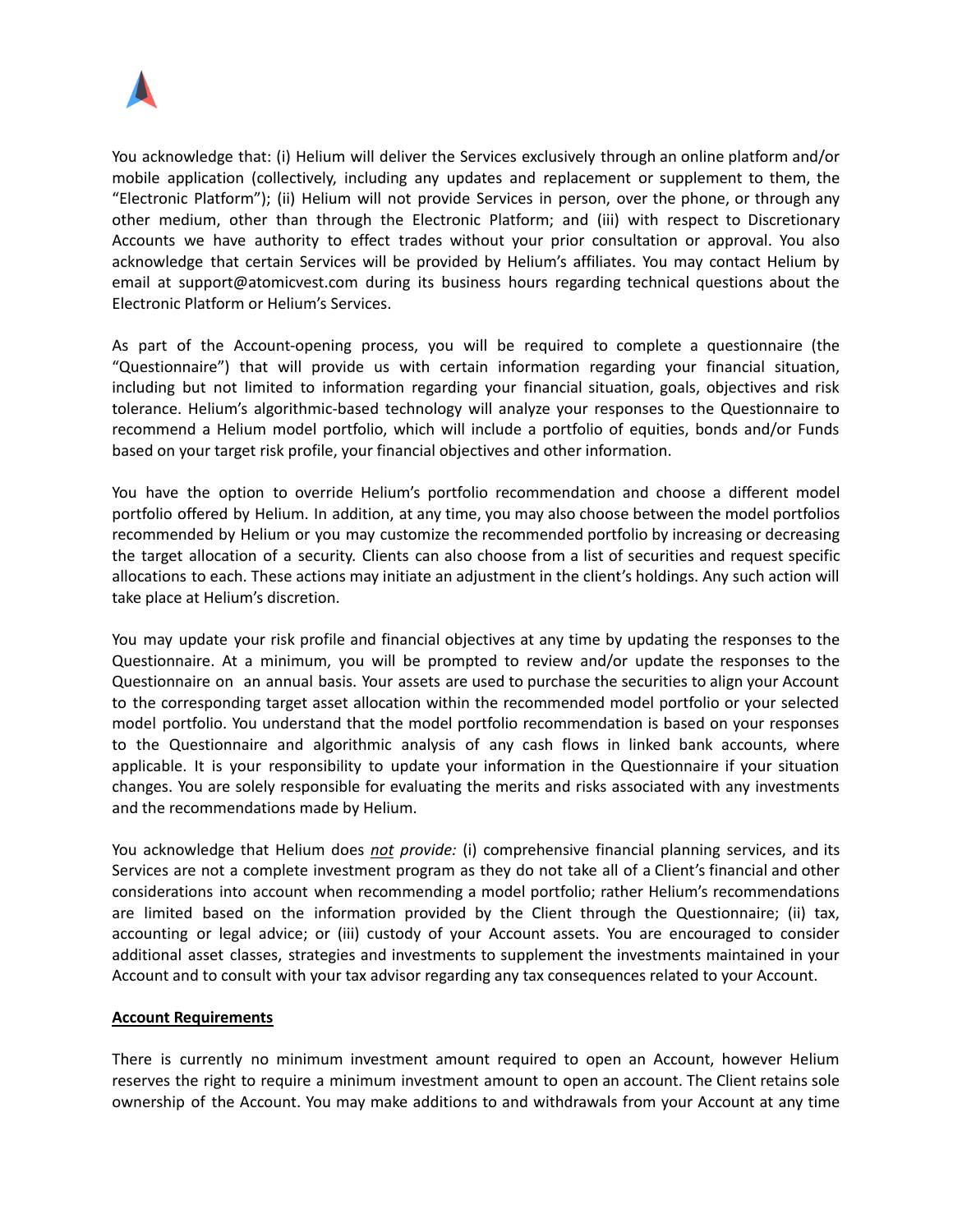

through the Electronic Platform, subject to Helium's right to terminate your Account at any time. Additions must be in cash. Helium may also permit Clients to transfer securities in-kind into their Account, in Helium's sole discretion. You may withdraw assets from your Account upon notice to Helium, such notice must be provided through the Electronic Platform, and will be subject to the usual and customary securities settlement procedures. Helium designs its model portfolios as long-term investments and the withdrawal of assets may impair the achievement of your investment objectives. Further, when securities are withdrawn, you may be subject to tax consequences.

As you deposit or withdraw funds from your Account, Helium's algorithms will initiate purchase and/or sale transactions to rebalance your Account in line with your portfolio strategy's target allocations. Helium's algorithms will also rebalance your Account if the investment allocations deviate from the model portfolio in excess of certain thresholds or as otherwise specified by the Client. Helium will seek to execute any such transactions promptly, however Helium's algorithms analyze the trading markets to optimize the timing of trade executions. Accordingly, Helium's algorithms will determine the timing of any purchases, sales or reallocations.

### **Funding the Account**

Helium requires a link to your bank or other financial institution account so you may make deposits to, or withdrawals from, your Helium Account (the "Funding Account"). You may also permit Helium's proprietary algorithmic-based technology to make cash transfers into your Account (see Smart Contribution Services section below). You acknowledge that your Helium Account will not be connected to your Funding Account unless and until you receive a confirmation through the Electronic Platform indicating your Account is successfully linked to your Funding Account. You further agree that, if your Funding Account is closed or restricted after you connect it to your Helium Account, you will have no right to make additions to or withdrawals from your Account unless and until: (i) the Funding Account is reopened or unrestricted; or (ii) you successfully link a different and adequately funded Funding Account.

When linking your bank account to your Helium account, you may be presented with the option of using a third-party service that facilitates the connection of your financial information to Helium. If you decide to use these services to link your bank account to your Helium account, you expressly grant to Helium the right, power, and authority to (acting on your behalf) transmit your personal and financial information (such as from third-party banks) as reasonably necessary for the third party to provide services to you. By using such a third party, you expressly authorize Helium to retrieve your bank account and routing numbers, as well as your current bank balance and certain transaction history ("Account Information") via such service. Helium will not store your username and password for your bank account; the third party will provide Helium an access token that exclusively allows Helium to retrieve your linked account information. Further, if you use these services when signing up for a Helium account, you acknowledge and agree that the information you provide to third parties through Helium will be treated by the third party in accordance with the third party's privacy policy, and by Helium in accordance with Helium's privacy policy. By using such third party through Helium, you agree to the above terms and further agree to hold Helium harmless from any and all losses, claims, damages, or liabilities, cost, charge, expense or fee (including reasonable legal expenses), that may result from such third party's use, misuse, or loss of your personal information or Account information.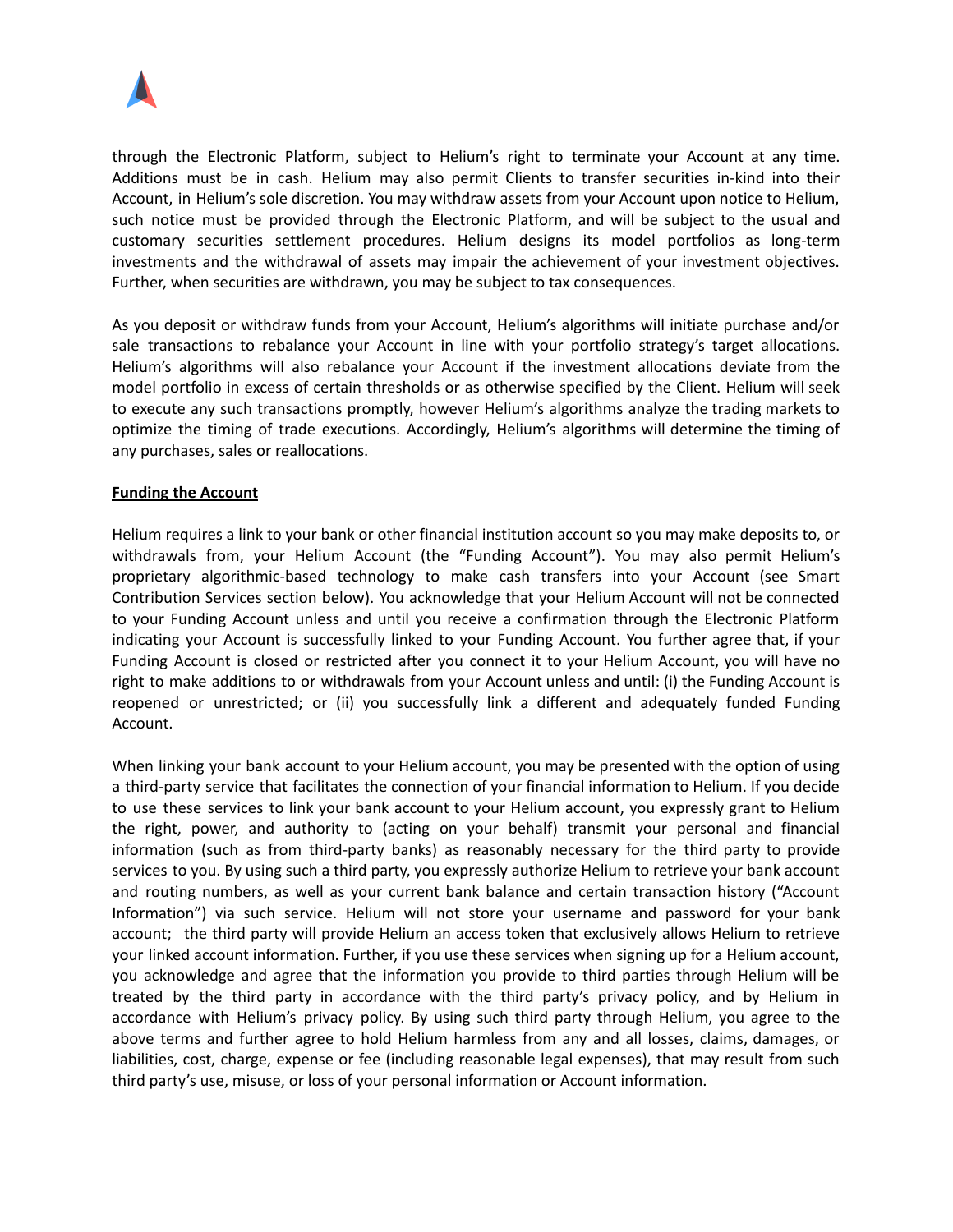

#### **Smart Contribution Services**

Clients may elect to enable Helium to provide automatic Smart Contribution Services. If this service is selected, Client authorizes Helium to scan electronically the Client's linked bank account(s) for excess cash. Client authorizes Helium to direct the Custodian to withdraw any such cash amounts designated by the Client and to deposit those amounts solely within Client's Custody account. Helium will rely on the data that is provided by a third-party banking institution and therefore cannot guarantee the accuracy of such information. If inaccurate information is provided to Helium by a third-party banking institution, such as an incorrect bank account balance amount, this could cause Helium to over or under withdraw amounts from a Client's bank account. If Helium overdraws from a Client's bank account, the Client may incur fees from the third-party banking institution. This also could result in market exposure that is greater or less than the Client's desired investment exposure in the Account. Moreover, the timing of such transactions will depend on the speed in which such third-party banking institutions process such transfers.

Client shall hold Helium and its affiliates and its and their respective employees, officers and agents harmless for any and all losses, claims, damages, or liabilities, cost, charge, expense or fee (including reasonable legal expenses) that arise directly or indirectly as a result of any Smart Contribution transactions, including but not limited to overdraft fees, taxes or transaction costs.

Client may disable the Smart Contribution Service at any time upon one (1) business-day notice to Helium through the Electronic Platform, however any transactions in progress will be completed and cannot be revoked.

#### **Tax-Loss Harvesting**

Tax-loss harvesting is a technique designed to help lower your taxes while maintaining the expected risk and return profile of your portfolio. It harvests unrecognized investment losses to offset taxes due on your other gains and income by selling a security at loss to accelerate the realization of capital loss and investing the proceeds in a security with closely correlated risk and return characteristics. The realized loss can be applied to lower your tax liability and the tax savings can be reinvested to grow the value of your portfolio.

#### **Fees and Expenses**

#### Advisory Fee

For the Services specified in this Agreement, Client hereby agrees to pay the fees set forth in the attached fee schedule,  $Exhibit 1$  (the "Fee Schedule"), for each month during the term hereof commencing on the funding date, and continuing thereafter for each such month. The fee is a wrap fee in that it includes investment advisory fees in addition to custody fees and brokerage fees. Clients will be responsible for certain transaction fees and costs, such as when Helium "trades away" from the Custodian. For more information, please see Brokerage and Transaction Execution, below.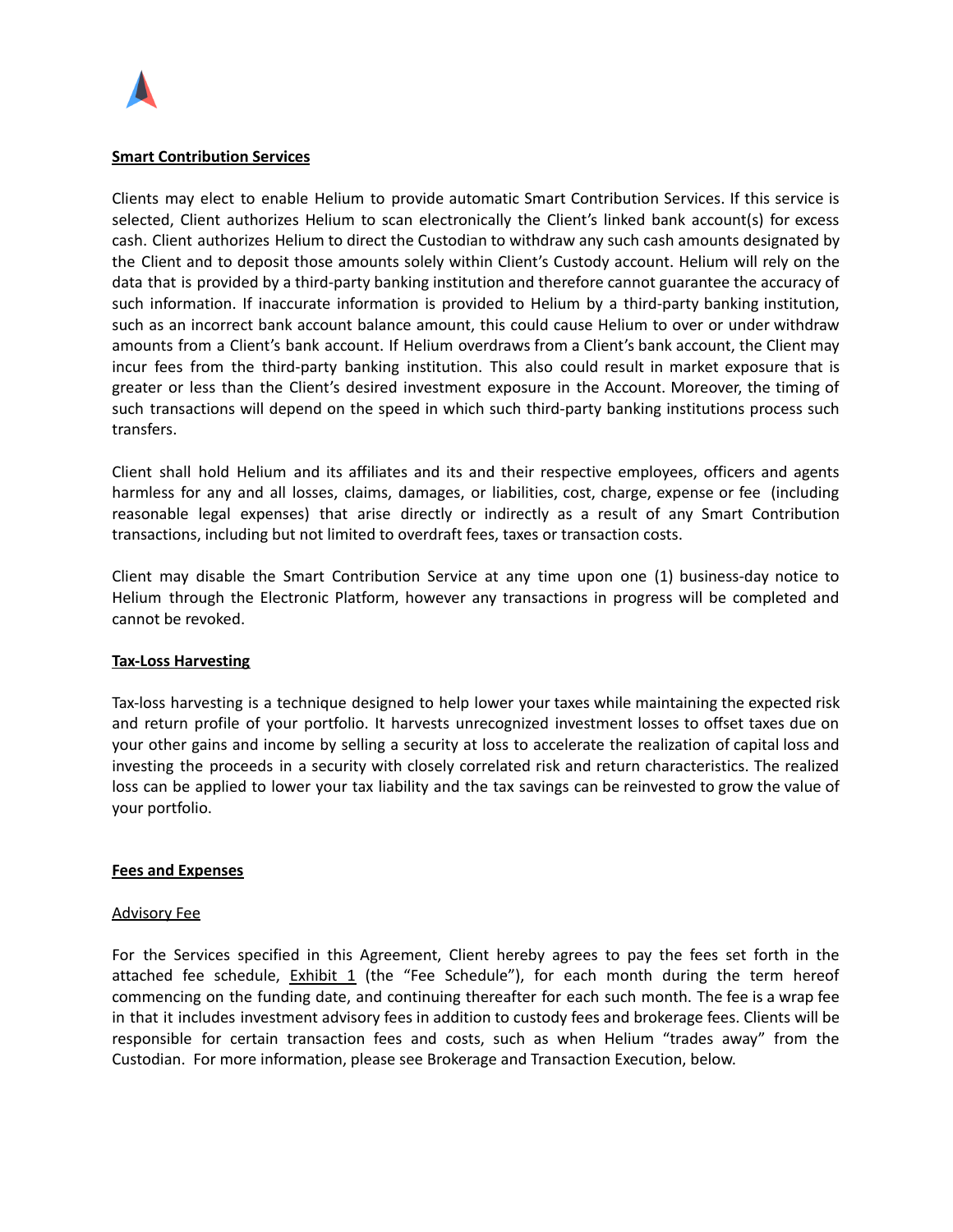

### Other Fees

You understand that Helium's model portfolios may include investments in shares of certain Funds in addition to other securities. As a shareholder in any Fund, you will indirectly bear a share of the management fees and other expenses as disclosed in each Fund's prospectus. These expenses are charged by the respective Funds and are reflected in the net asset value of each individual Fund. Any such Fund fees and expenses are in addition to the investment advisory fee collected by Helium.

Additionally, you may incur certain other charges, including those imposed by third-party financial institutions. These additional costs may include, and are not limited to wire transfer fees, paper statement fees, bounced check fees, transfer taxes, wire transfer and electronic fund fees. You understand that these fees are not included in the fee that you pay to Helium.

#### Fee Payment

By signing this Agreement, you authorize Helium to direct the Custodian to deduct any fees applicable to your Account directly from your Account (the "Account Fees"). It is your responsibility to verify the accuracy of the calculation of the Account Fees. In the event your Account does not include a cash balance adequate to pay the Accounts Fees, you authorize Helium to determine the assets in your Helium Account that will be sold, and to liquidate these assets, without notice to you, to pay any applicable Account Fees and any other fees due under this Agreement.

Payment of fees generally will be made first from Account assets in cash, next from the liquidation of cash equivalents, and finally from liquidation of securities held in your Account. Until you terminate your Account, you will be deemed to reaffirm continuously your agreement that the Custodian may deduct the Account Fees from your Account and pay such fees to Helium.

# **Custody**

Client assets must be maintained in an account at the Custodian. Upon submitting all Account opening documentation, Helium will facilitate the opening of a Client's custody account and will promptly notify you in writing of the Custodian's contact information. You hereby authorize Helium to enter into any such agreements or other arrangements to facilitate the custody, execution and clearing of Account transactions. Clients receive at least quarterly account statements directly from the Custodian, listing account balance(s), transaction history and any fees deducted from the Account. We encourage all Clients to review their custodial account statements promptly to confirm the accuracy of the information provided. With regard to any custodian of Client assets, Helium's authority will be limited to authorized trading activity unless the Client has opted for additional services, such as the Smart Contribution Services described herein.

Except with respect to the Smart Contribution Services, Helium shall have no authority hereunder to take or have possession of any assets in the Account or to direct delivery of any Account assets or payment of any funds held in that Account to itself or to direct any disposition of Account Assets, except to Client, or to third-parties unaffiliated with Helium, as otherwise directed by Client, pursuant to valid legal authority, or as provided in the Fees and Expenses section of this Agreement.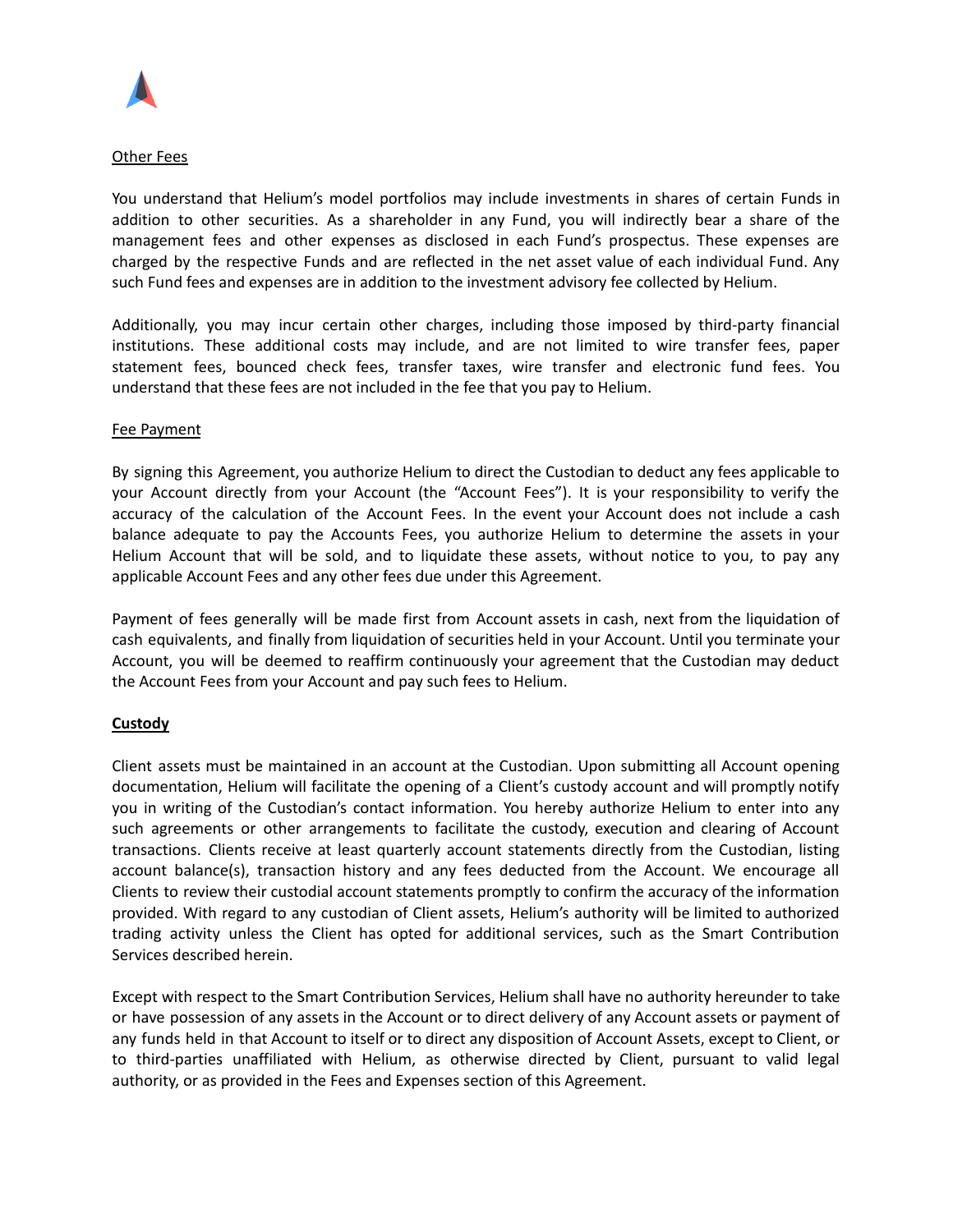

#### **Brokerage and Transaction Execution**

Client understands and agrees that the investment advisory fee paid to Helium includes investment advisory services, custody fees and brokerage fees. Accordingly, Client hereby directs Helium to execute all Account transactions through the Custodian. The Client acknowledges that directing all brokerage transactions through the Custodian may result in the loss of best execution of orders at the most favorable prices reasonably obtainable. Clients will not be permitted to direct brokerage to any other brokerage firm for execution of transactions in the Client's Account.

Notwithstanding the foregoing, Clients will be responsible for any transaction and settlement costs where Pershing executes client transactions in foreign markets, such as a purchase of a non-U.S. security through a local executing broker-dealer. In addition, Helium will trade away from Pershing in certain instances, such as when Pershing is unable to execute a particular type of transaction. Each Client will be responsible for any brokerage fees or other expenses that are associated with such transactions in addition to the wrap fee paid to Helium.

Clients should understand that using a single broker-dealer to execute transactions for their Account may result in disadvantages to the Client as a possible result of less favorable executions than may be available through the use of a different or a wider range of broker-dealers.

Helium will seek to combine or "batch" securities transaction orders (though it is not obligated to do so) to negotiate more favorable transaction terms. Under these circumstances and in accordance with Helium's policies and procedures, transactions will be averaged as to price and any non-brokerage transaction costs will be allocated among participating accounts in proportion to the purchase and sale orders placed for each account on any given day. If Helium cannot obtain execution of all the combined orders at prices or transaction terms that Helium believes are desirable, Helium will allocate the securities that Helium does buy or sell as part of the combined orders by following Helium's order allocation policies and procedures.

### **Margin Accounts**

As part of the Helium Account opening process, Clients will be prompted to apply for a margin account with Pershing (the "Margin Account"). Margin Accounts are offered by the Custodian and not by Helium. The Custodian will establish the criteria for opening and maintaining a Margin Account. Clients should review the Custodian's Margin Handbook or any other applicable information prior to opening a Margin Account. Utilizing a Margin Account will cause you to pay additional fees to Pershing (e.g., interest on any margin loans). These fees are in addition to any fees paid to Helium. Helium will not be liable for any and all losses, claims, damages, or liabilities, cost, charge, expense or fee (including reasonable legal expenses) relating to a Margin Account.

You hereby acknowledge that Helium will receive revenue sharing from the Custodian with respect to margin interest paid by Clients to Pershing from such margin loans.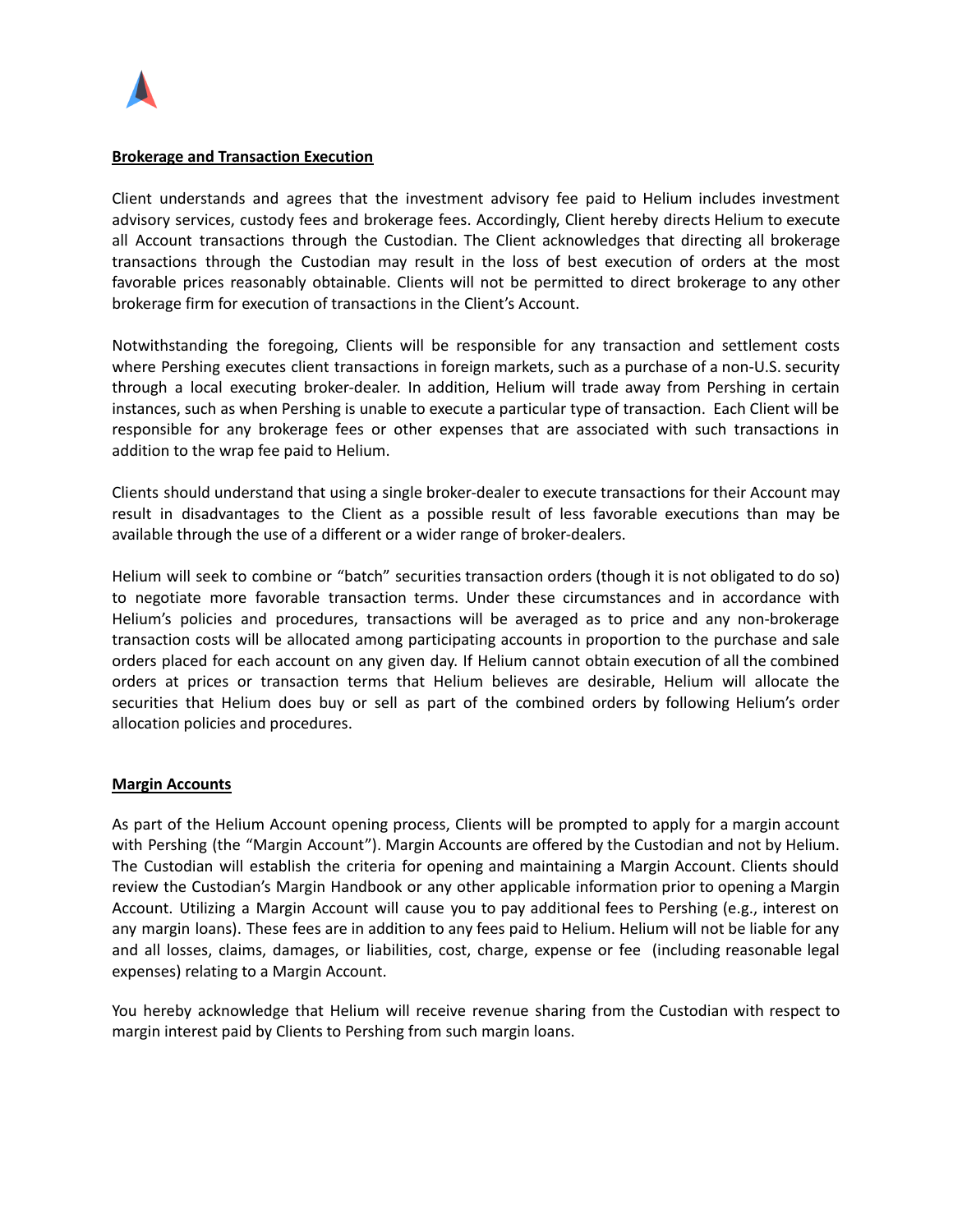

### **Fractional Shares**

Shares purchased or sold on your behalf and/or held in your Account may be either whole shares or fractional shares, depending upon the cost of the shares and the dollar amount available to purchase such shares in your Account. To the extent that fractional shares are traded on behalf of Clients, this is done by allocating any excess fractional shares to Helium's proprietary fractional facilitation account. Helium will accumulate fractional shares and manage its proprietary fractional facilitation account through trades in whole share quantities in accordance with Helium's policies and procedures relating to the management of such accounts and positions. In the event of a liquidation or transfer of the assets in your Account to another account, you hereby authorize Helium to facilitate the sale of fractional shares as necessary and transfer the cash to your custodian or financial institution. You also understand and acknowledge that dividends received in connection with assets in your Account will be allocated pro-rata based on the fractional shares you hold and that you will not receive a dividend if the pro-rata amount of such dividend is less than \$0.01.

You understand and acknowledge that: (i) any fractional share transactions will be executed by Helium on a principal basis; (ii) to the extent that Helium must purchase or sell shares in the market to fulfill any part of a fractional share order, the fractional component of that order will be fulfilled at the execution price Helium received for the corresponding whole shares that are transacted on the same day; (iii) fractional shares within an Account (a) are unrecognized, unmarketable, and illiquid outside your Helium Account, (b) are not transferable in-kind to another brokerage account, and (c) may only be liquidated and the proceeds withdrawn or transferred out of your Account; and (iv) Helium will not accept dollar-based purchases or sales of less than \$1.00 and you will only receive proceeds from the sale of any whole or fractional shares rounded to the nearest \$0.01.

#### **Cross Trades**

Client hereby authorizes Helium to enter into cross trades with one or more accounts managed by Helium when doing so would be in the best interests of both clients and in accordance with Helium's policies and procedures.

#### **Investment Tools**

Client understands that any investment tools provided within Helium's online platform are not a guarantee of performance and Helium does not guarantee or make any warranty of any kind, express or implied, regarding the projections or recommendations generated by the investment tools. Client agrees that Helium is not liable for any and all losses, claims, damages, or liabilities, cost, charge, expense or fee (including reasonable legal expenses), including lost opportunity or profits arising out of or relating to discrepancies between projections and suggestions and actual performance. As with Helium's services more generally, these tools are not designed to provide you with a comprehensive financial plan

#### **Proxies**

You delegate proxy voting authority to Helium, who has adopted Proxy Voting Policies and Procedures ("Proxy Policies") that require Helium to vote proxies received in a manner consistent with the best interest of its clients. Helium's Proxy Policies are reasonably designed to mitigate conflicts of interest.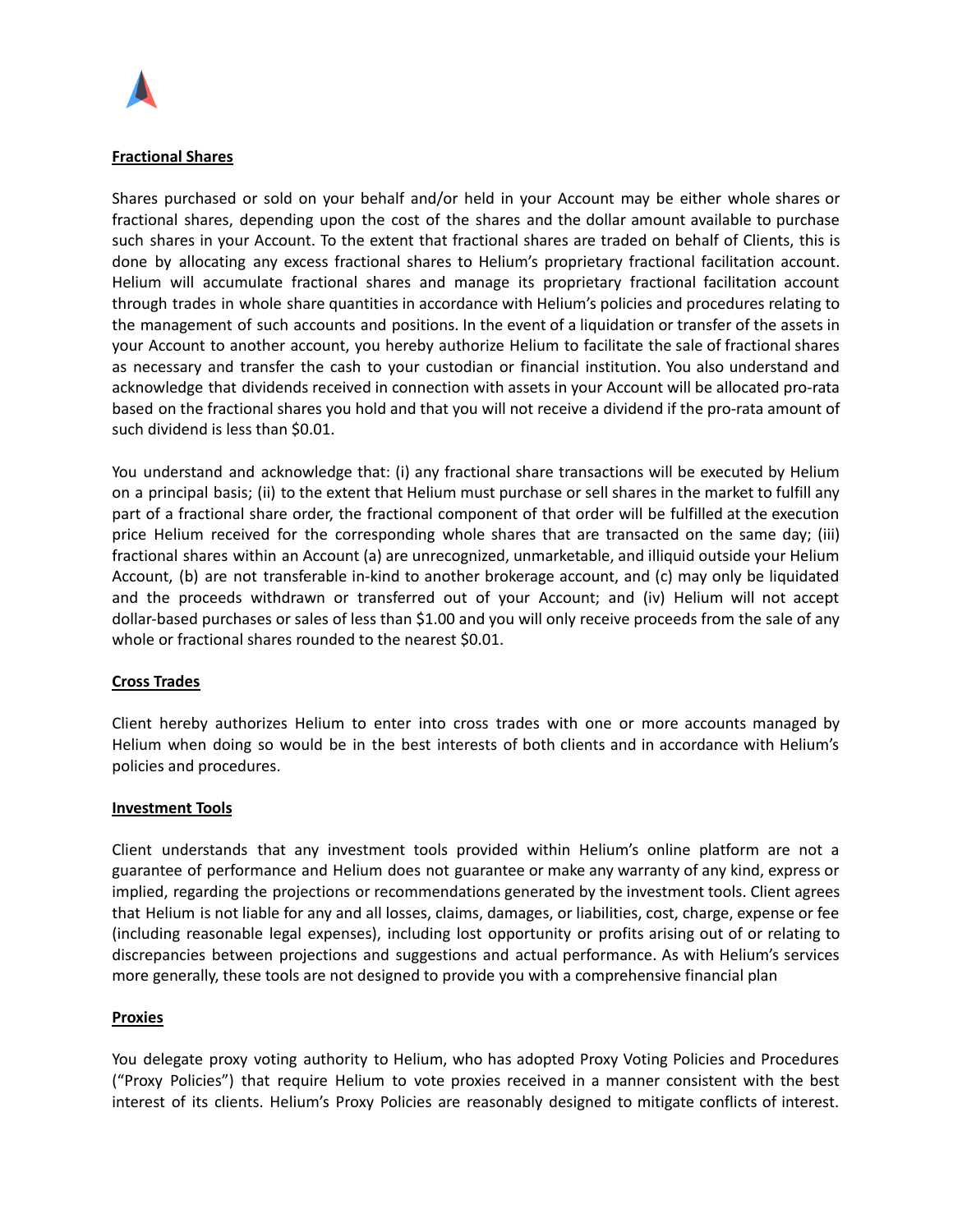

Helium will only vote on proxies relating to securities held in Client Accounts. Helium will abstain from voting any proxies if it determines that abstaining is in the best interest of its clients or in situations where voting may be operationally or financially impracticable. Client also agrees that Helium will not be responsible with regard to voting proxies if it has not received such proxies or related shareholder communications on a timely basis.

You may obtain a copy of Helium's Proxy Policies and information about how Helium voted Client securities by viewing such information on Helium's website at https://atomicvest.com/helium/proxies.

### **Corporate Actions**

Helium will also be responsible for giving or withholding all security holder consents or authorizations; making all elections in connection with any mergers, acquisitions, reorganizations, consolidations, dissolutions, recapitalizations, refinancings or tender offers; and exercising or abstaining from exercising any subscription, conversion and other rights and options which may affect your Account.

### **Legal Proceedings**

Helium will not advise or take any action on behalf of any Client in any legal proceedings, including bankruptcies or class actions, involving securities held in, or formerly held in, a Client's Account.

### **Statements & Reports**

In connection with the Services, we may obtain and utilize information and data from a wide variety of public and private sources, including (i) financial publications that monitor market indices, industry research materials and other materials prepared by parties other than us and (ii) information and data concerning investment management firms obtained from both the investment management firms and/or from third party vendors. We will not utilize any such information or data if we have reason to believe it to be inaccurate. However, we will not independently verify, and cannot guarantee, such information and data, and make no representations or warranties with respect to any reports prepared by us for you to the extent such reports are based on such information or data or our analysis thereof.

#### **Access Disruptions**

Client understands that Helium does not guarantee that access to Helium's Electronic Platform will be available at all times. Helium reserves the right to suspend access to the Electronic Platform without prior notice for scheduled or unscheduled system repairs or upgrades. Further, access to the online platform may be limited or unavailable due to, among other things: market volatility, peak demand, systems upgrades, maintenance, any kind of interruption of the services provided by Helium, hardware or software malfunction or failure, internet service failure or unavailability, the actions of any governmental, judicial, or regulatory body, and force majeure. Client agrees that Helium will not be liable to client for any and all losses, claims, damages, or liabilities, cost, charge, expense or fee (including reasonable legal expenses incurred by Client), including, but not limited to, lost profits, trading losses, and similar damages resulting from such access limitations or unavailability.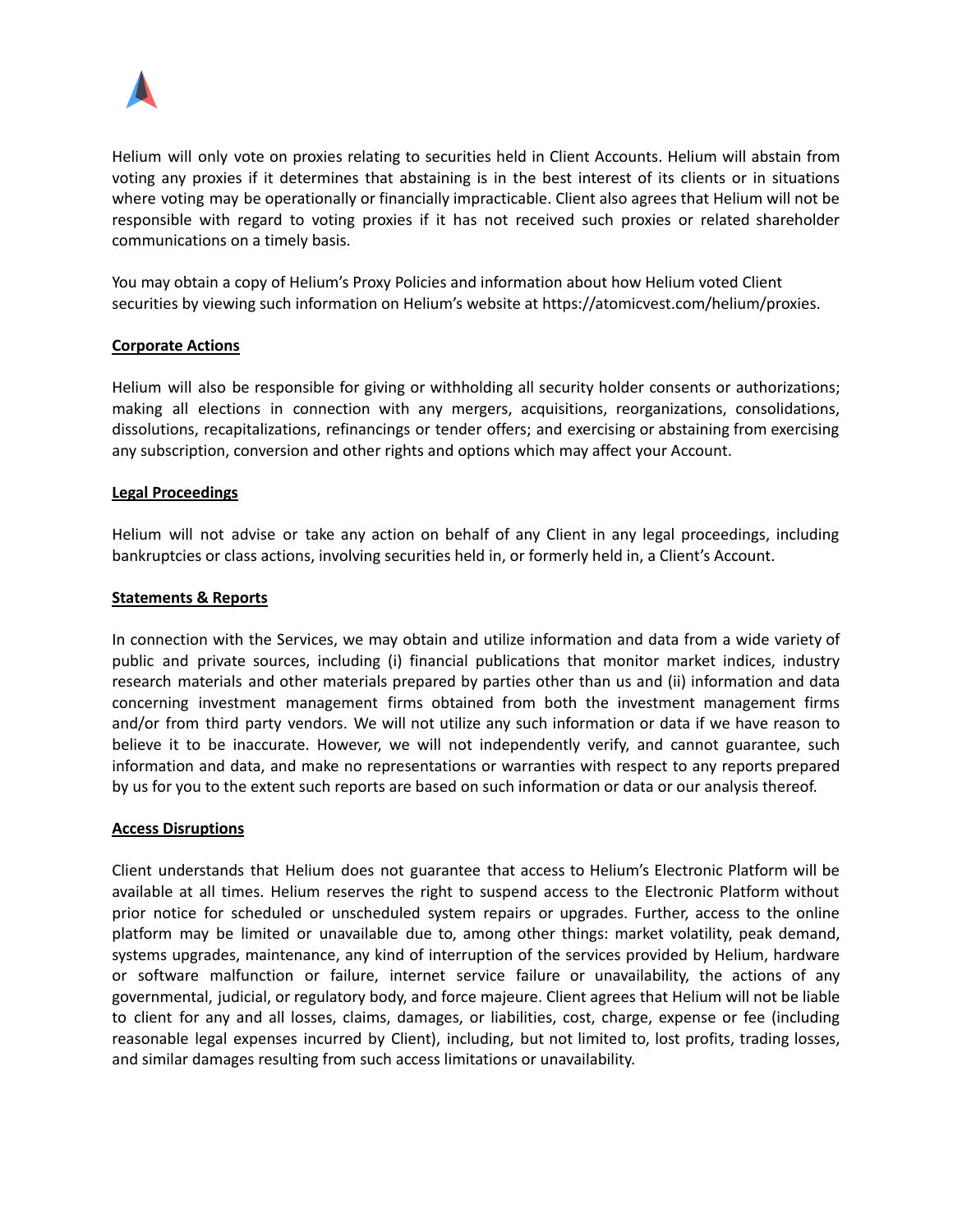

# **Assignment**

Helium may not assign this Agreement without the prior consent of Client if such consent is required under the Advisers Act. In the event of an assignment by Helium, Helium shall request any required consent(s) of Client through the Electronic Platform within a reasonable time (which shall not be less than thirty (30) days prior to the assignment). If Client does not respond to such request within the time specified, Helium shall inform Client that the proposed assignee will continue the advisory services of Helium for a specified reasonable time (which shall not be less than thirty (30) days prior to the assignment), and if Client does not respond to such second notice from Helium, Client's continued acceptance of investment advisory services from the proposed assignee shall constitute Client's consent(s) to the assignment. This Agreement shall bind and inure to the benefit of and be enforceable by the parties and their respective successors and assigns.

### **Confidentiality**

Except as required by law, judicial process or as requested by regulatory authorities, (a) Helium agrees to maintain in strict confidence all of Client's non-public personal and financial information that Client furnishes to Helium, except for information that Client explicitly agrees to share publicly, and (b) Client agrees to maintain in strict confidence all investment advice and other non-public information that Client acquires from Helium in connection with the Account. Client agrees that Client shall not use any confidential information received from Helium for any purpose other than managing the Client's Account, including, but not limited to, developing a service that competes with Helium's services. Helium may disclose information relating to the Client's Account to (i) its affiliates or other agents under this Agreement, (ii) to any Client service provider designated by the Client, (iii) any market counterparty/broker in relation to transactions undertaken for the Account, (iv) or any other third party to assist or enable the proper performance of Helium's Services under the Agreement. Helium and any trading counterparties are authorized to disclose transaction and other information to data repositories and regulators for the purposes of meeting applicable transaction and other regulatory reporting requirements.

Client acknowledges receipt of and consents to Helium's Privacy Policy. You may choose not to provide your personal information to Helium; however, in these cases, Helium may choose to terminate this Agreement and any related Account(s).

#### **Legal Capacity**

If this Agreement is established by the undersigned Client, or the Client's authorized representative in a fiduciary capacity, the Client hereby certifies that he/she is legally empowered to enter into or perform this Agreement in such a capacity. The Client represents that he or she is 18 years of age or older and has the full power and authority to enter and perform this Agreement.

#### **Joint Accounts**

If multiple persons are entering into this Agreement on behalf of a joint account, each person understands and agrees that the representations, warranties and agreements made herein are made on behalf of each and all of the joint account holders and further agree that each (a) is a customer of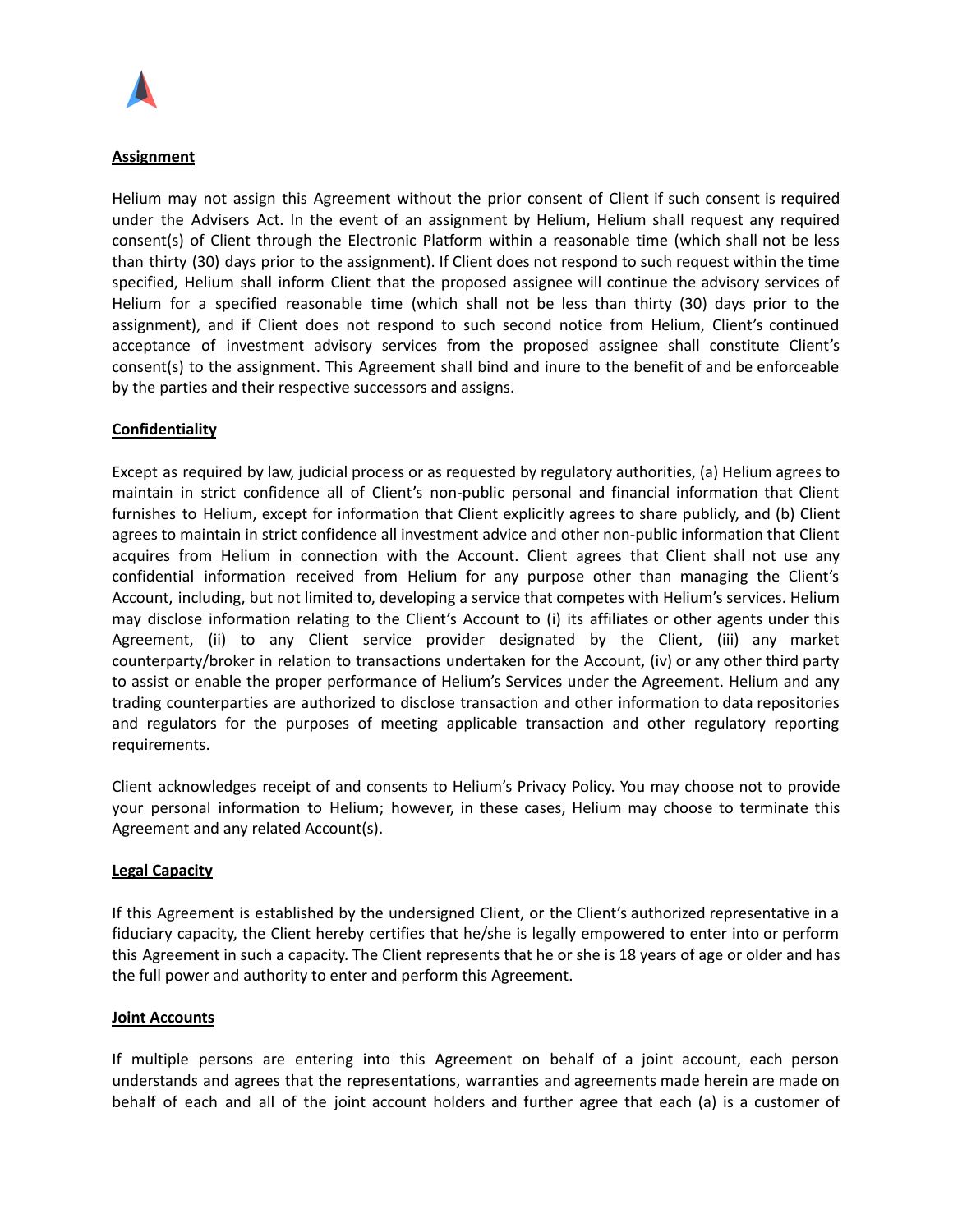

Helium under this Agreement and; (b) may deposit to, make withdrawals or transfers from, or issue stop payment orders with respect to the joint account without notice to or

consent from any of the other owner(s) of the joint account (c) has the authority to act on behalf of the Account subject to Helium's investment discretion with respect to the Account, and Helium is entitled to rely upon and may accept such instructions from any one Client, which may be limited due to only one of the Clients having login privileges to the Account, without any requirement to seek confirmation of instructions from the other Client(s); (d) is jointly and severally liable per the terms of this Agreement; and (e) that in the case of death of any of the joint account holders, interest in the entire Account shall vest in the surviving Account

holder(s) under the same terms and conditions of this Agreement and the surviving Account holder(s) shall promptly provide Helium with written notice thereof and provide any documentation reasonably requested by Helium in its management of the Account. Helium may deliver securities or other property to, and send confirmations, notices, statements and communications of every kind, to any one of you, and such action shall be binding on each of you.

Each owner of a joint account is jointly and severally responsible and liable for the acts and omissions of each of the other owners of the joint account. Each owner of a joint account agrees to release Helium from all liability in connection with any instructions or payments we receive from any other owner of the joint account. In addition, all joint account holders as well as their successors, assigns, heirs and personal representatives will indemnify and hold harmless Helium and its affiliates, their respective agents, and their respective successors and assigns from any

and all loss, damage or liability arising out of claims (i) related to actions or instructions given by an authorized joint account holder or (ii) incurred because any representation or warranty contained herein or in any other applicable ancillary document, is, at any time, not true and correct.

A joint account may be closed by any joint account owner. However, a joint owner may not remove any other joint account owner(s) from a joint account without an agreement signed by all of the owners of the joint account. If an owner of a joint account makes adverse claims or demands concerning the joint account, Helium may, in its sole discretion, refuse to recognize such claims or refuse to take action until the rights of all interested parties have been resolved to our satisfaction and we are provided a copy of an agreement signed by all owners of the joint account.

#### **Non-Exclusive Services**

You understand and agree that Helium may provide investment advisory or other services to other clients. You further understand that we and our affiliates may take investment action on behalf of such other clients, or for Helium and/or its employees' own accounts that may differ from the investment action taken on behalf of your Account(s).

#### **Representations and Warranties**

You represent and warrant that: (i) you have full power and authority to enter into this Agreement; (ii) the terms hereof do not violate any obligation by which you are bound, whether arising by contract, operation of law, or otherwise; (iii) this Agreement has been duly authorized and will be binding according to its terms; (iv) as of the effective date of this Agreement and at all times during the term of this Agreement, none of the Account's assets are or will be assets of "employee benefit plans" within the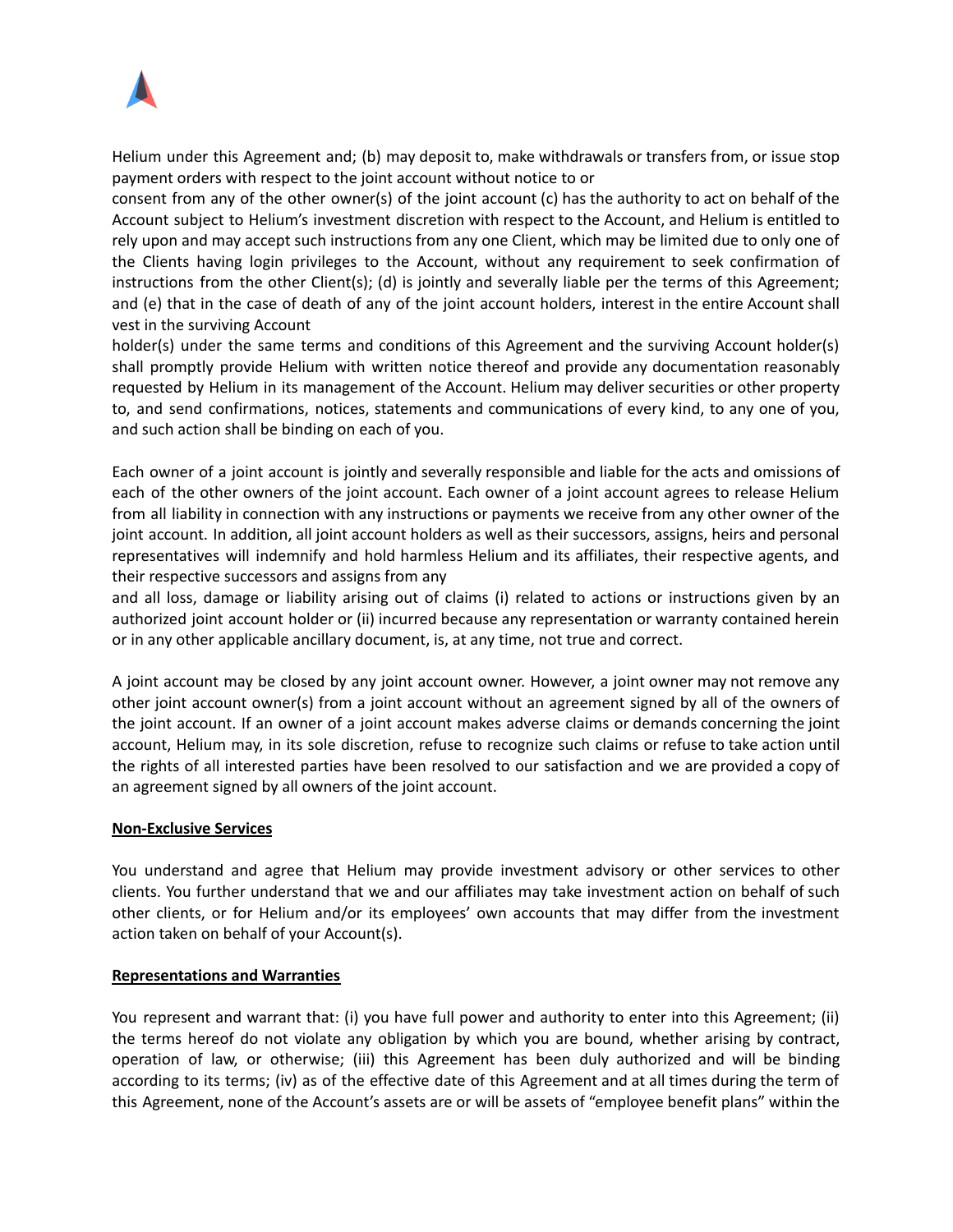

meaning of the Federal Employee Retirement Income Security Act of 1974, as amended and (v) you shall promptly notify Helium if any of your representations or warranties in this Agreement are no longer true or completely accurate.

Client also understands and agrees that Helium will manage Client's Account based on the information Client provides to Helium and if any such information becomes incomplete or inaccurate, Client will promptly notify Helium and update any applicable information on the Electronic Platform. Client further understands that Helium does not guarantee the performance of the Account and the Account is not insured against any investment losses that may occur. If this Agreement is entered into by a trustee or other fiduciary, such trustee or fiduciary represents that the Services to be provided by Helium are within the scope of the services and investments authorized by the governing instruments of, and laws and regulations applicable to, the Client, and that such trustee or fiduciary is duly authorized to enter into this Agreement.

### **Anti-Money Laundering/Countering Terrorism-Financing**

In connection with opening an account with Helium and the Custodian, Clients will be required to provide information and other documentation to verify the identity of the Client. Helium and other entities that service your Account are prohibited from engaging in transactions with, or providing services to, certain foreign countries, territories, entities and individuals, including without limitation, specially designated nationals, specially designated narcotics traffickers and other parties subject to United States government or United Nations sanctions and embargo programs. Accordingly, the Client represents and warrants the following and shall promptly notify Helium if any of the following ceases to be true and accurate: (a) to the best of the Client's knowledge based upon appropriate diligence and investigation, none of the cash or property that the Client has paid or will pay or deposit in its Account has been or shall be derived from or related to any activity that is deemed criminal under United States law, nor will any of the Client's payments or deposits to your Account directly or indirectly contravene United States federal, state, international or other laws or regulations, including without limitation any anti-money laundering ("AML") or countering terrorism-financing ("CTF") laws (collectively, "AML/CTF Laws") (b) no contribution or payment by Client to Helium shall cause Helium to be in violation of any AML/CTF Laws. Client understands and agrees that if at any time it is discovered that any of the representations in this Section are untrue or inaccurate, or if otherwise required by applicable law or regulation related to AML, CTF and similar activities, Helium may undertake appropriate actions to ensure compliance with applicable law or regulation, including, but not limited to, freezing or forcing a withdrawal of the Client's cash or assets from Helium.

#### **Investment Risks**

You recognize that there may be loss or depreciation of the value of any investment or other assets in the Account due to the fluctuation of market values, and accordingly the value of your Account will change over time and may decrease. You represent that we have not made any guarantee, either oral or written, that your investment objective will be achieved or that the value of any Account assets will not decline. The implementation of the investment algorithms described herein are subject to many risks. You should carefully review the risks described in Item 8: Methods of Analysis, Investment Strategies and Risk of Loss in our Form ADV Part 2A.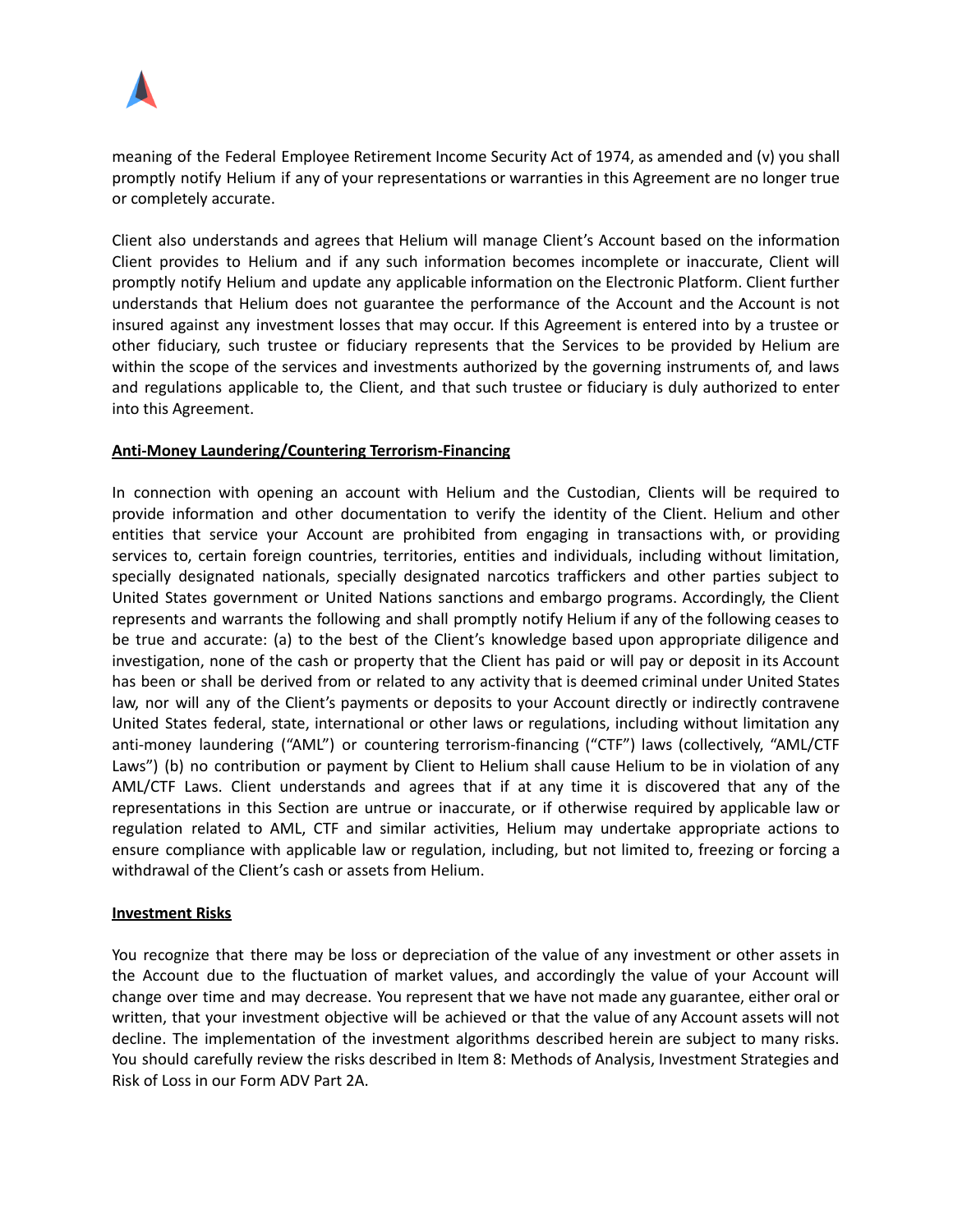

### **Term and Termination**

This Agreement will remain in full force and effect until either party gives written notice to the other party of its intention to terminate the Agreement. This Agreement may be terminated, without penalty, upon at least 30 days written notice by us or immediately by you. Client notice of termination shall be provided to Helium through the Electronic Platform. Once all client assets have been liquidated, the balance in the Client's Account will be remitted back to the Client's linked bank account and its Helium Account will be closed. Subject to the Liability and Indemnification Section below, Helium will not be liable to Client for any consequences of such liquidation.

Termination of this Agreement will not affect (i) the validity of any action previously taken by us under this Agreement; (ii) liabilities or obligations of the parties from transactions initiated before termination of this Agreement; and (iii) your obligation to pay our fees (prorated through the date of termination).

### **Liability and Indemnification**

To the extent permitted by applicable law, neither Helium, nor its affiliates and its and their respective officers, directors, employees, agents and delegees (the "Helium Parties") will be liable for any and all losses, claims, damages, liabilities, cost, charge, expense or fee (including reasonable legal expenses) ("Losses") resulting from any act or omission of the Helium Parties in their exercise of the powers vested under the terms of this Agreement that are not the direct result of Helium's gross negligence, bad faith, willful misfeasance, or reckless disregard in the performance of Helium's duties under this Agreement. Helium will not be liable for any act or failure to act by the Custodian and/or any broker-dealers to which Helium directs transactions for the Account(s) or by any other third party. Helium shall not be liable for any act or omission of any Custodian, brokerage firm or counterparties chosen by Helium with reasonable care. Notwithstanding the foregoing, Helium shall not be liable for the acts or omissions of any third parties who perform services for the Account that are not selected by Helium.

Client agrees to indemnify and hold the Helium Parties harmless from and to reimburse the Helium Parties for any Losses (including Helium's compensation) incurred by them while acting in accordance with the terms of this Agreement and that are not the direct result of Helium's gross negligence, bad faith, willful misfeasance, or reckless disregard in the performance of Helium's duties under this Agreement. Without limitation, Helium shall not be liable for Losses resulting from or in any way arising out of (i) any action of the Client or its previous advisers, other agents, (ii) force majeure or other events beyond the control of Helium, including without limitation any failure, default or delay in performance resulting from computer or other electronic or mechanical equipment failure, unauthorized access, strikes, failure of common carrier or utility systems, severe weather or breakdown in communications not within the control of Helium or other causes commonly known as "acts of god", or (iii) general market conditions unrelated to any material violation of this Agreement by Helium.

Notwithstanding the foregoing, you understand that the persons protected from liability as described above may owe certain duties to you under the Advisers Act, or other federal or state statutes, or rules or regulations thereunder, or the rules or regulations of self-regulatory organizations, the breach of which may confer upon you certain rights of action against those persons even if such breach did not involve a violation of the standards of care set forth above. Accordingly, those standards are not intended to constitute or be considered as a waiver or limitation of any such rights of action available to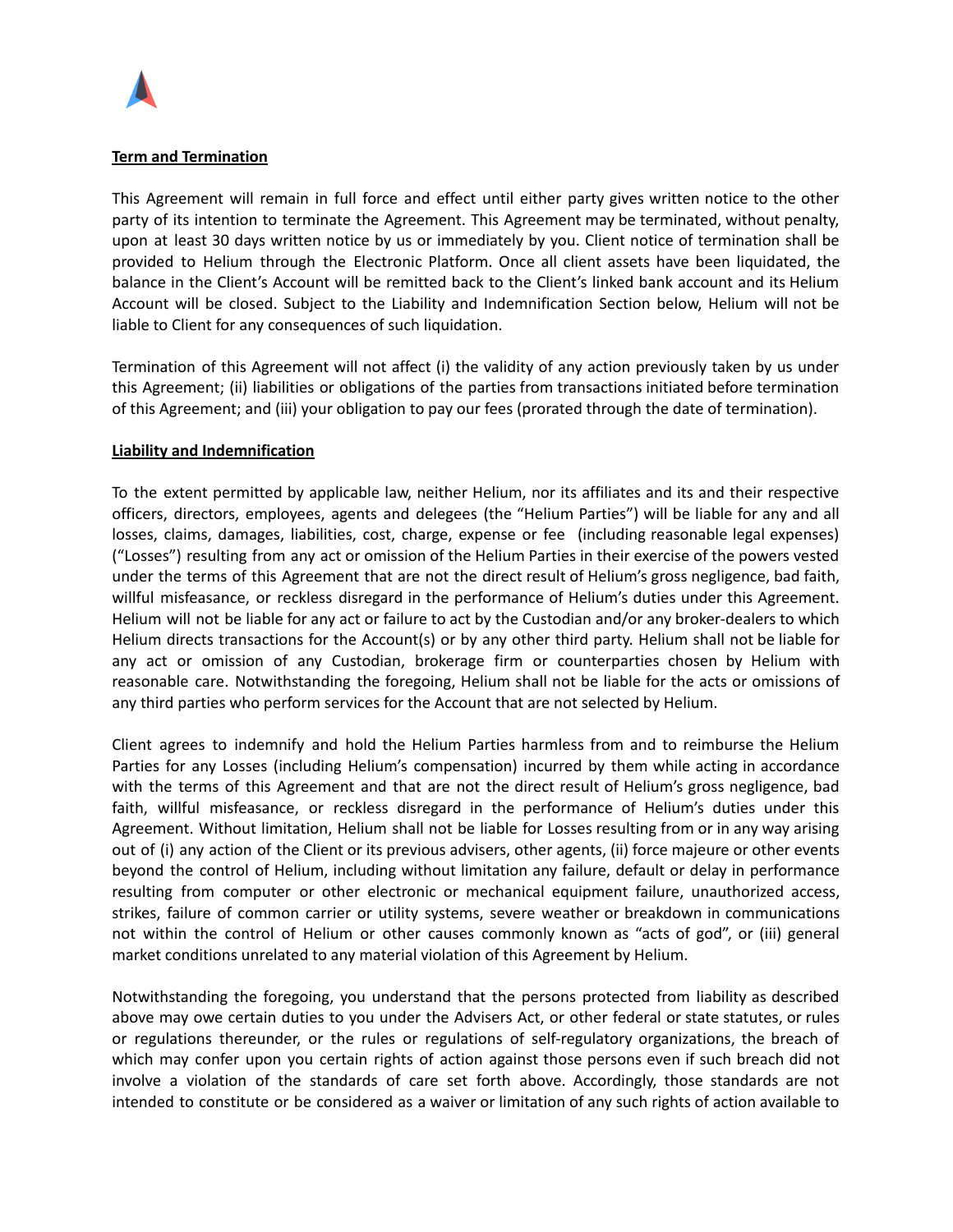

you. Nothing in this Agreement may be interpreted to limit or modify Helium's fiduciary duties to its clients and nothing in this Agreement shall be deemed a waiver of any right or remedy that a client may have under federal or state securities laws. Federal and state securities laws impose liabilities under certain circumstances on persons who act in good faith.

# **Dispute Resolution**

Any claim, controversy, or dispute arising out of or relating to this Agreement or the interpretation and validity thereof, performance, termination, enforcement, or alleged breach thereof, must be finally settled by binding, individual, arbitration conducted in accordance with this Agreement. The arbitration will be conducted before, and only before, a single arbitrator set up by Judicial Arbitration and Mediation Services ("JAMS") in accordance with its arbitration procedures. Either the Client or Helium may initiate arbitration by filing a written claim with JAMS. The venue for any arbitration will be in San Francisco, California. The decision of the arbitrator(s) will be binding and conclusive upon the parties, their successors, legal representatives and assigns. This arbitration provision shall survive termination of this Agreement. You and we acknowledge the following regarding this arbitration clause:

- Arbitration is final and binding;
- Arbitration clauses may not be enforceable where prohibited by law;
- Each party is waiving its right to seek remedies in court, including a right to a jury trial;
- Pre-arbitration discovery may be generally more limited than and different from court discovery proceedings, depending on the applicable rules of arbitration;
- The arbitrator's award may not be required to include factual findings or legal reasoning, and any party's right to appeal or to seek modification of rulings by the arbitrator may be strictly limited, depending on the applicable rules of arbitration; and
- The arbitrator may be a person who was or is affiliated with the securities industry selected from banking, legal, or investment-related professions.

The prevailing party will be entitled to reasonable attorney's fees together with any reasonable costs and expenses from arbitration. This arbitration agreement will be enforced and interpreted exclusively in accordance with the Federal Arbitration Act. Client understands that nothing in this Agreement modifies any rights Client may be afforded under the federal or state securities laws, including the Advisers Act and the Federal Arbitration Act, and Client therefore is not waiving any rights Client may be afforded under such laws to pursue remedies by other means.

Client and Helium agree that each may bring claims against the other only in their respective individual capacity, and not as a plaintiff or class member in any purported class or representative proceeding. Further, if our dispute is resolved through arbitration, the arbitrator may not consolidate another person's claims with Client's claims and may not otherwise preside over any form of a representative or class proceeding. If any of the specific provisions within this Section are found to be unenforceable, the remainder of this Section shall not be affected thereby and, to this extent, the provisions of this Section shall be deemed to be severable.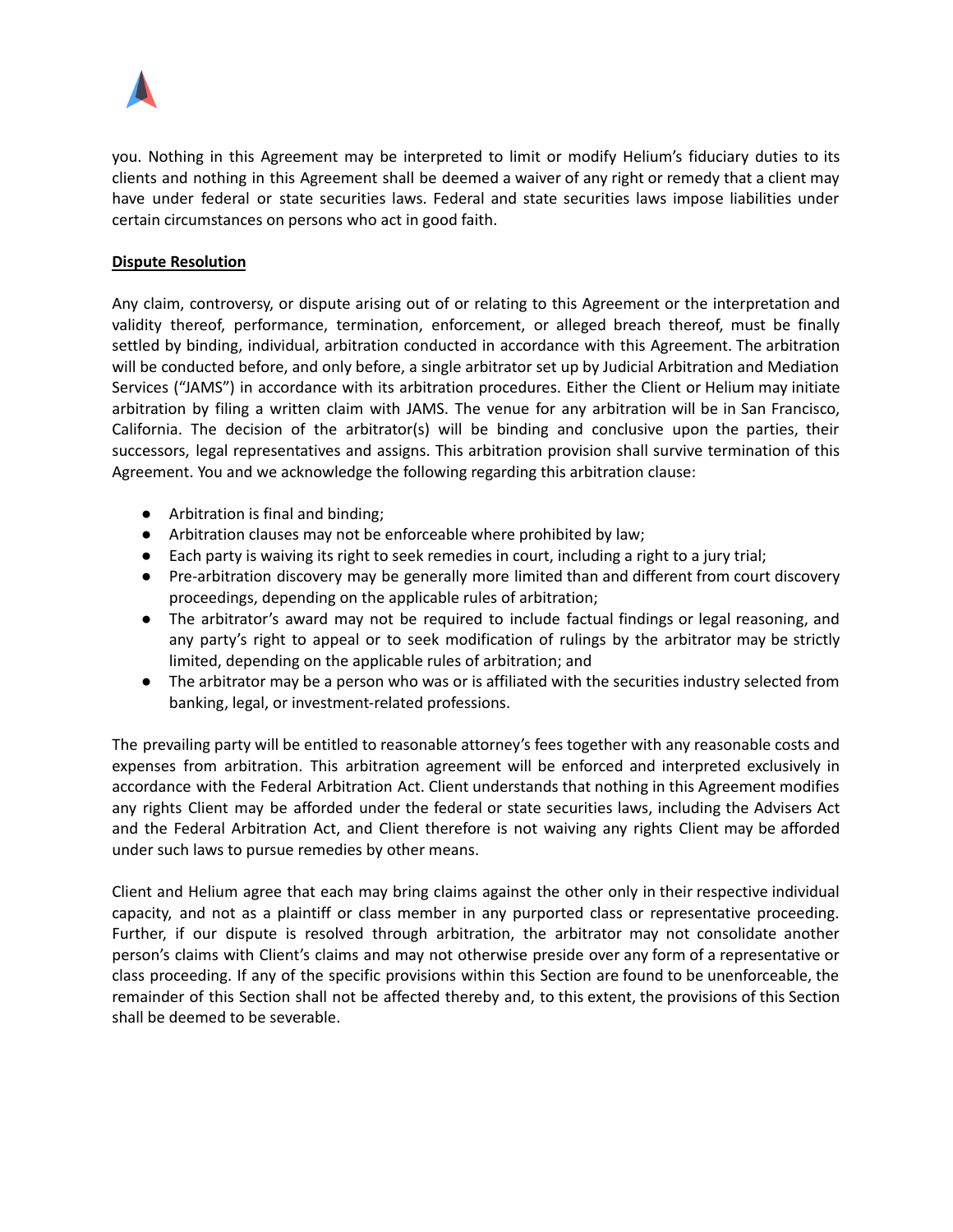

### **Notices and Communications**

Our opening and maintaining your Account is conditioned on your agreement to receive all notices, documents, and other information related to your account and investments electronically, through the Electronic Platform. You agree that when we send these electronic notices to you they constitute delivery of the information or documents contained in the electronic communication, even if you do not actually access the information or documents through the Electronic Platform.

By executing this Agreement, you further agree and acknowledge that:

- You authorize Helium to deliver any notices required under this Agreement, or any type of document relating to your Account through the Electronic Platform.
- You have access to a computer with the means to access such documents (including PDF software, available free of charge at Adobe's website www.adobe.com), and that you may incur costs accessing or printing the documents (e.g. online provider fees and printing costs). Helium is not liable for these costs or any computer problems (including viruses) you incur in accessing the Electronic Platform. Client will pay for their own online provider fees and printing costs.
- The term of this consent is indefinite, but you may revoke this authorization at any time by contacting support@atomicvest.com or by using the Electronic Platform. You may also, without revoking this authorization, request from Helium, through the Electronic Platform, a paper copy of any document that Helium delivers electronically under this authorization, and Helium will provide you with a paper copy of such requested document.
- You agree to notify us immediately if you have any reason to believe your Account has been compromised by any third party.
- You agree that in no event will Helium or any of its affiliates be responsible in any manner for any losses or damages caused by any unauthorized use of your Helium account, bank account, email address, email account or instructions received by Helium from your email address or account.

# **Receipt of Documents**

You acknowledge that you have received a copy of our Privacy Notice, Form ADV Part 2A and 2B, Form ADV Part 3, and any supplemental disclosures. Such disclosure documents were provided prior to entering into this Agreement.

#### **Applicant Status**

You hereby represent and warrant that you are either (i) a United States person, which includes a United States resident alien, have a valid United States residential mailing address and have a valid US taxpayer identification number (or social security number), or (ii) a United States non-resident alien.

#### **Effective Date**

This Agreement will be effective on your acceptance of its terms electronically by submitting the completed Agreement through the Electronic Platform.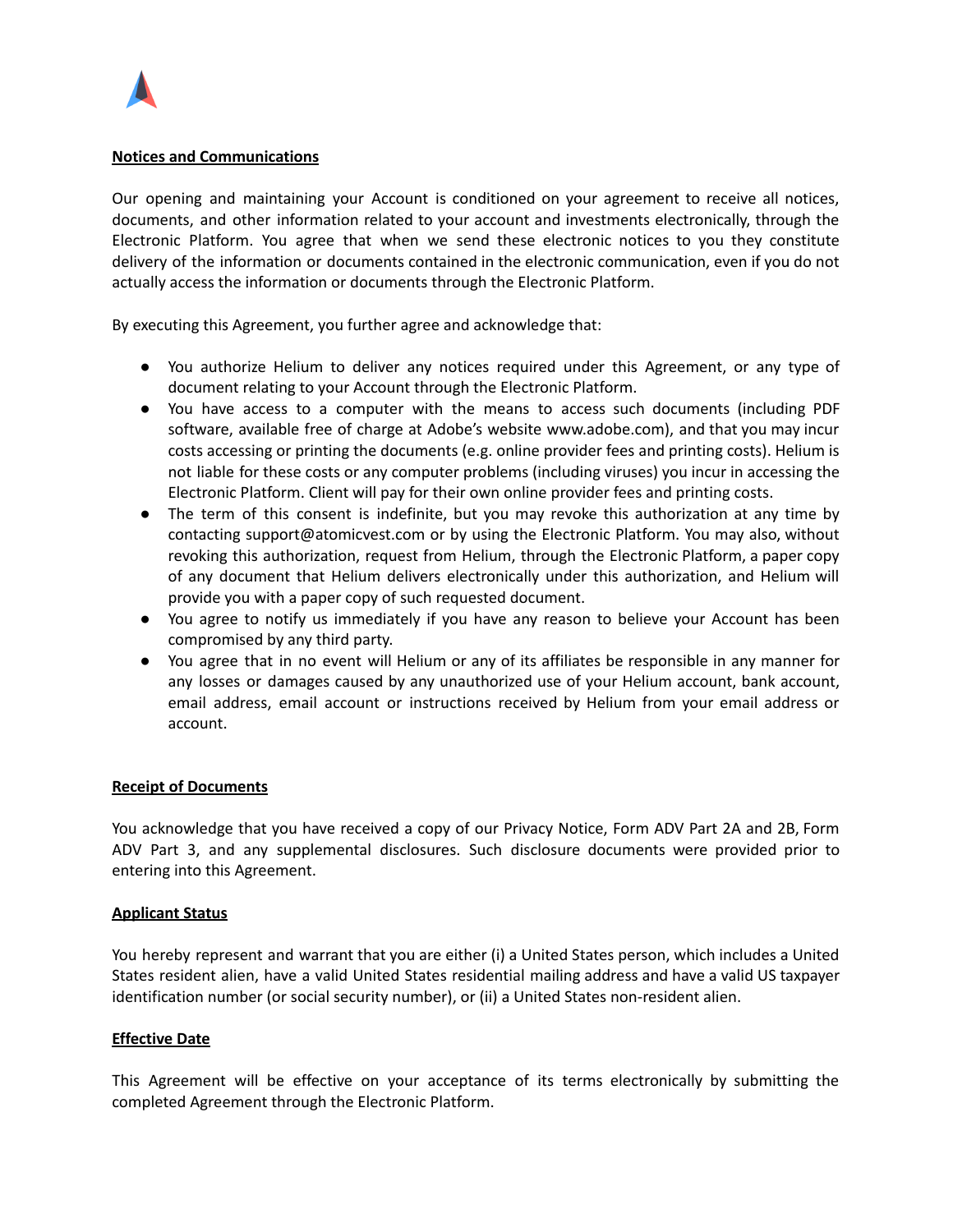

### **Governing Law**

This Agreement shall be governed by, and interpreted according to, the laws of the State of California, without reference to principles of conflict of laws.

### **Entire Agreement**

This Agreement represents our entire understanding with regard to the matters specified herein. No other agreements, covenants, representations, or warranties, express or implied, oral or written, have been made by any party to any other party concerning the subject matter of this Agreement.

### **Validity**

If any part of this Agreement is found to be invalid or unenforceable, it will not affect the validity or enforceability of the remainder of this Agreement.

### **No Third-Party Beneficiaries**

Except with respect to Helium's rights pursuant to the Account Agreement, neither party intends for this Agreement to benefit any third-party not expressly named in this Agreement.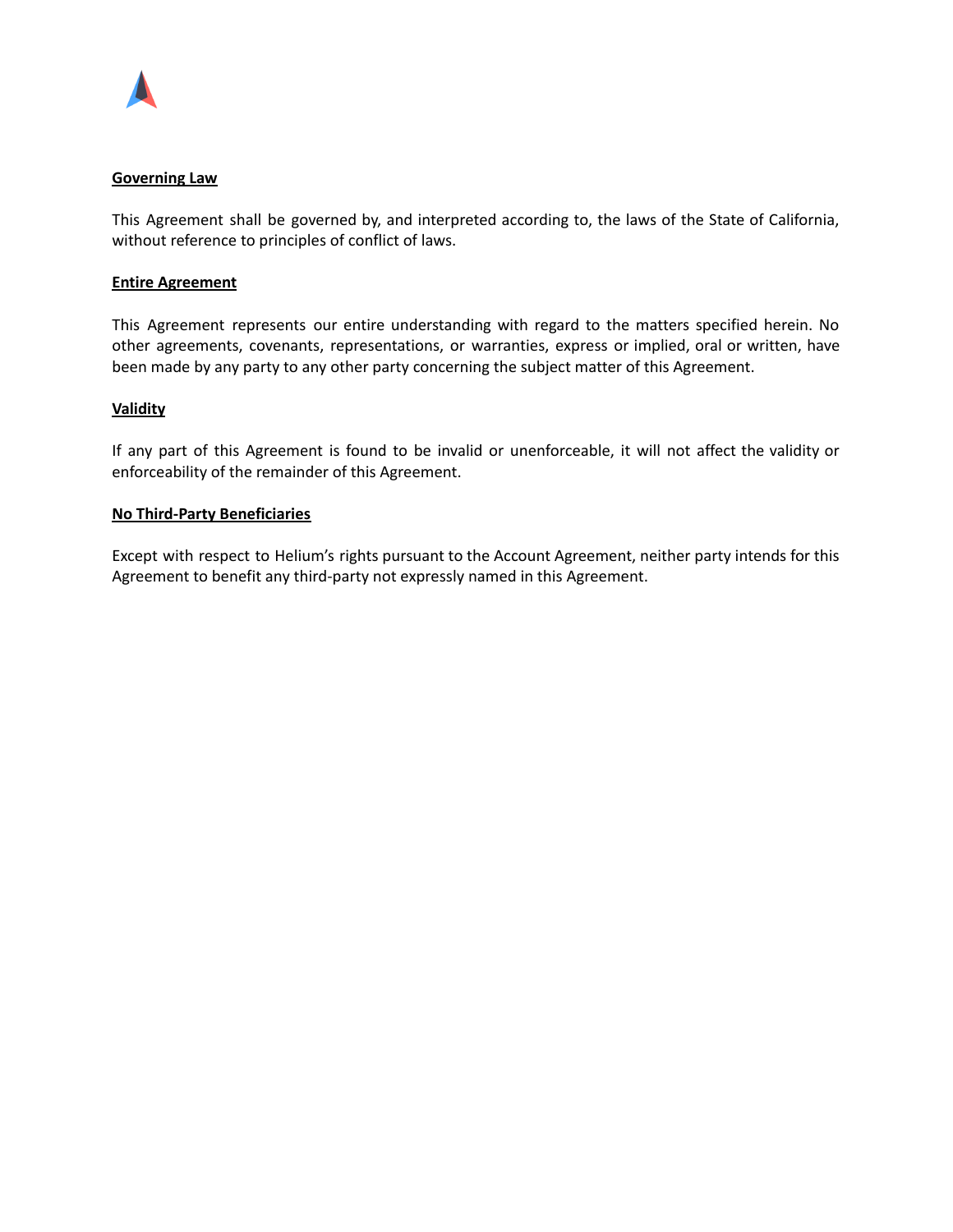

# **E-SIGNATURE CONSENT TO USE ELECTRONIC RECORDS, DISCLOSURES AND SIGNATURES (the "Consent")**

Any terms not otherwise defined herein have the meaning ascribed in the Investment Advisory Agreement.

Helium intends to provide you with disclosures, notices, agreements, statements, records, documents, and other information (collectively, "Communications") and will at times seek to obtain your signature or agreement through the Electronic Platform. By opening an Account and then accessing your Account, you are consenting to the following terms:

#### Your consent to use and delivery of electronic records and disclosures

In our sole discretion, the Communications we provide to you, or that you sign or agree to at our request, will typically be delivered to you in electronic form ("Electronic Records"). You specifically agree to the electronic delivery (i.e. the receipt and/or obtaining) of Electronic Records from Helium. The term "Electronic Records" includes, but is not limited to, any and all current and future notices and any and all required disclosures, including Fund offering materials and periodic reporting, as well as such other documents, statements, data, records, agreements and any other Communications regarding your relationship with Helium. You acknowledge that, for your records, you are able to retain the Electronic Records and Communications by printing and/or downloading them. You accept Electronic Records and Communications related to your Account as reasonable and proper notice, for the purpose of any and all laws, rules, and regulations, and agree that such electronic form fully satisfies any requirement that such communications be provided to you in writing or in a form that you may keep.

#### Your acknowledgement and consent to electronic signature

You agree that your use of a touch screen, keypad, mouse or other device to select an item, button, icon or similar act/action, or to otherwise provide Helium with instructions or your agreement or assent or other action pursuant to this Agreement, constitutes your signature (hereafter referred to as "E-Signature"), acceptance and agreement as if actually signed by you in writing. You acknowledge you are signing this Consent, the Agreement and any other documents under this Agreement with an E-Signature. You agree your E-Signature is the legal equivalent of your manual signature on this Consent, the Agreement or any other documents under this Agreement. You consent to be legally bound by this Consent's terms and conditions. You also agree that no certification authority or other third-party verification is necessary to validate your E-Signature and that the lack of such certification or third-party verification will not in any way affect the enforceability of your E-Signature or any resulting contract between you and Helium. You represent that you are authorized to execute this Consent, the Agreement and any other documents under the Agreement for all persons who own or are authorized to access any of your Accounts and that such person(s) will be bound by the terms of this Consent, the Agreement and any other documents under this Agreement.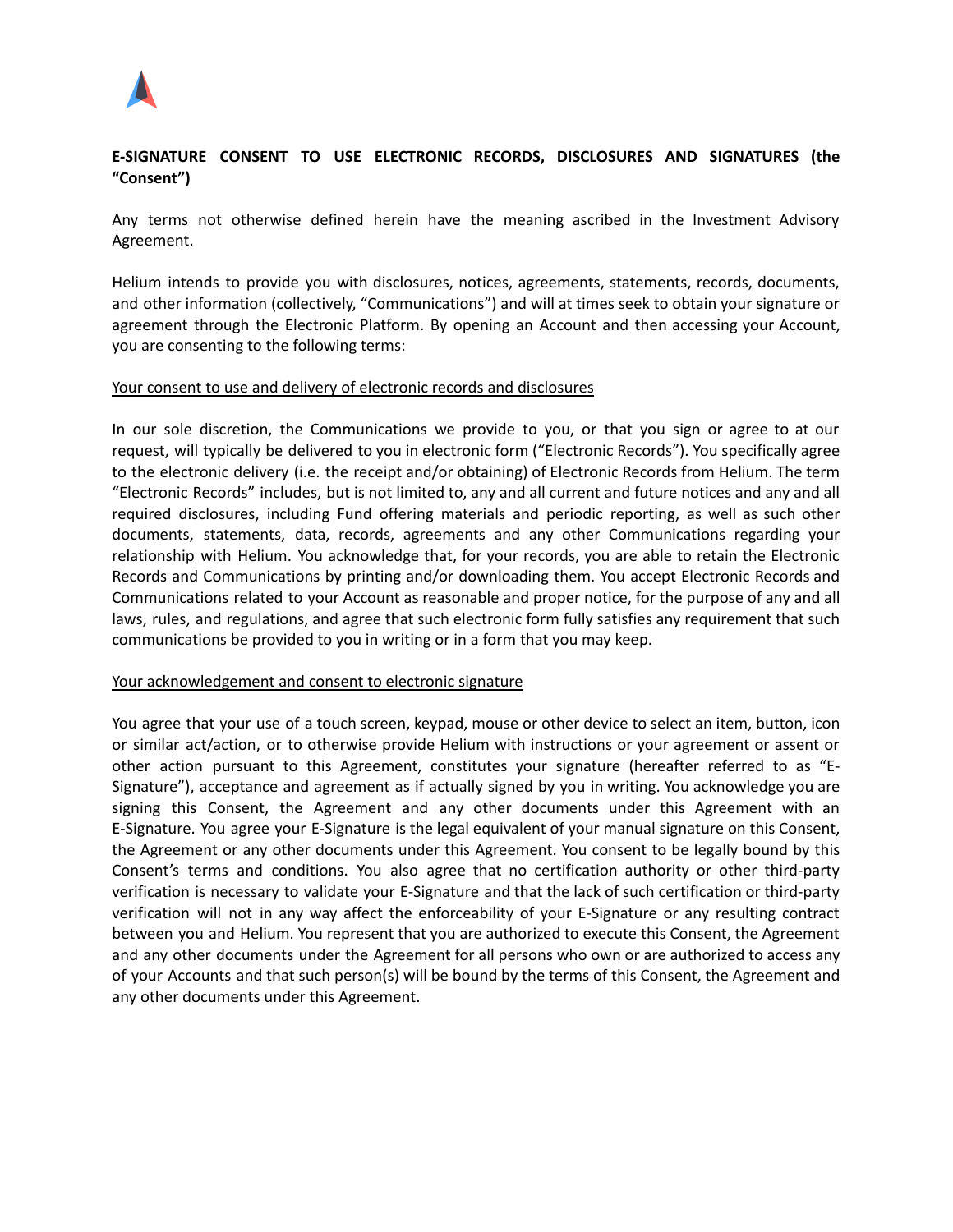

#### Your agreement as to validity of digital versions

You also agree that the electronically stored copy of this Agreement is considered to be the true, complete, valid, authentic and enforceable record of the Agreement, admissible in judicial or administrative proceedings to the same extent as if the documents and records were originally generated and maintained in printed form.

### Revocation of electronic signature

This Consent will apply on an ongoing basis unless you withdraw it. You have the right to withdraw this Consent and the use of your E-Signature at any time. You acknowledge that we reserve the right to restrict or terminate your access to Helium, including without limitation the Electronic Platform, if you withdraw this Consent. If you wish to withdraw your Consent, you must notify Helium through the Electronic Platform.

### Hardware, software and operating system

To receive the Electronic Records, you will need a mobile device with a compatible operating system and a connection to the Internet, and you will need access to a printer or the ability to download information to keep copies for your records. Changes, if any, to these system hardware and software requirements will be updated in the Electronic Platform. You must periodically refer to the Electronic Platform for current system requirements. By establishing and then accessing your Account, you are indicating that you have the capability to access the agreements and other information/documents, and are able to download or print copies for your records. You are responsible for installation, maintenance, and operation of your mobile device, browser and software. Helium is not responsible for errors or failures from any malfunction of your mobile device, computer, browser or software. Helium also is also not responsible for computer viruses or related problems associated with use of an online system.

*© 2021 AtomicVest Inc. All rights reserved.*